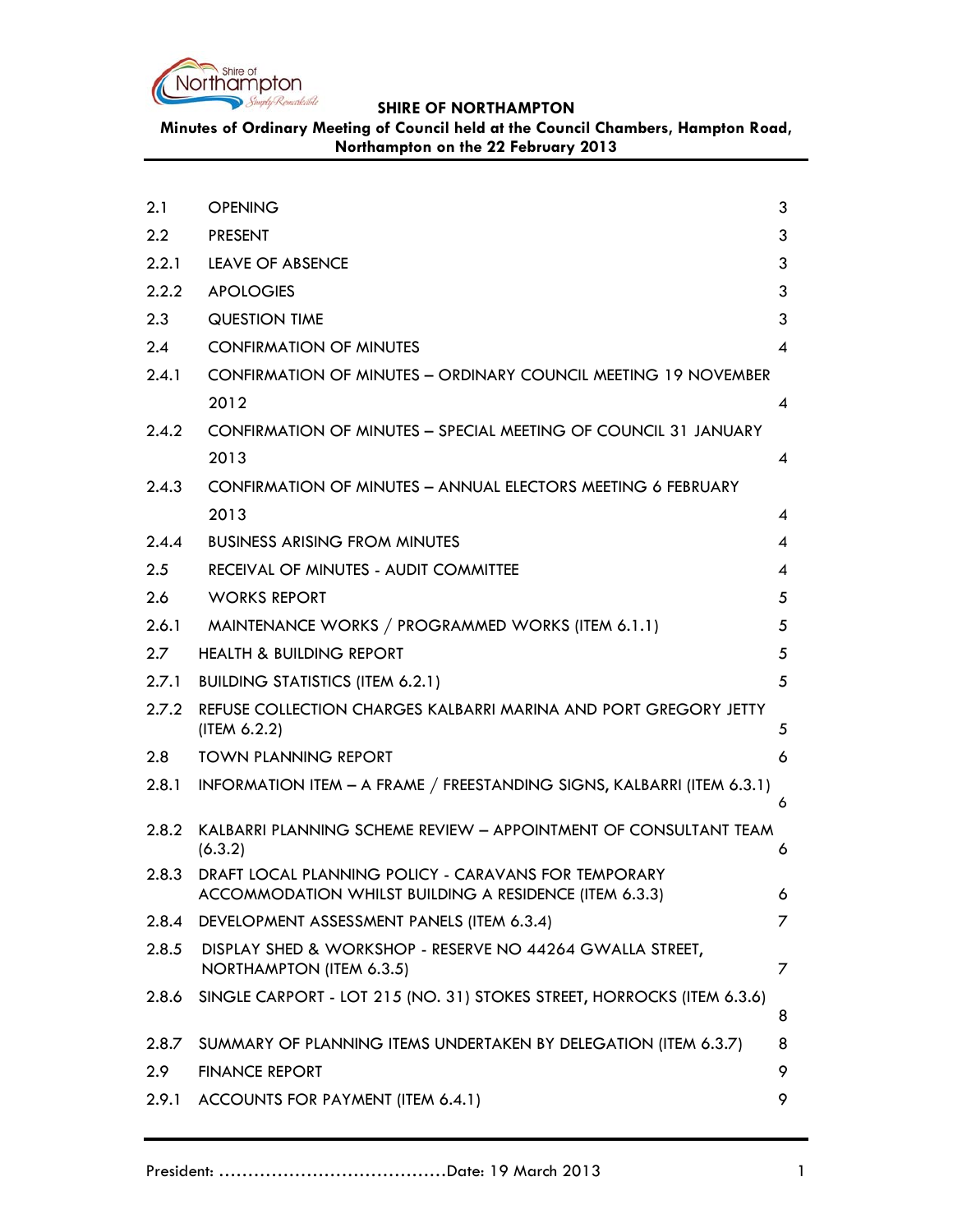

**SHIRE OF NORTHAMPTON Minutes of Ordinary Meeting of Council held at the Council Chambers, Hampton Road,** 

| 2.9.2                                                      | MONTHLY FINANCIAL STATEMENTS (ITEM 6.4.2)                                   | 9               |
|------------------------------------------------------------|-----------------------------------------------------------------------------|-----------------|
| 2.9.3                                                      | 2012/2013 BUDGET REVIEW (ITEM 6.4.3)                                        | 9               |
| 2.9.4                                                      | SUNDRY DEBTOR WRITE OFFS (ITEM 6.4.4)                                       | 9               |
| 2.9.5                                                      | FAIR VALUE PROCESS AND COSTS (ITEM 6.4.5)                                   | 10              |
| 2.10                                                       | ADMINISTRATION & CORPORATE REPORT                                           | 10              |
|                                                            | 2.10.1 APPOINTMENT OF COMMITTEE MEMBERS AND DELEGATES (ITEM 6.5.1)          | 10              |
|                                                            | 2.10.2 PROPOSED CAPITAL WORKS PROJECTS (ITEM 6.5.2)                         | $12 \ \mathrm{$ |
|                                                            | 2.10.3 DISABLED FISHING PLATFORM - KALBARRI (ITEM 6.5.3)                    | 14              |
|                                                            | 2.10.4 KALBARRI TENNIS, NETBALL & BASKETBALL COURTS RELOCATION (ITEM 6.5.4) | 14              |
|                                                            | 2.10.5 PERMANIENT LONG VEHICLE PERMIT (ITEM 6.5.5)                          | 14              |
|                                                            | 2.10.6 REQUEST TO OPERATE FUNFAIR ON FORESHORE PARKLAND (ITEM 6.5.6)        | 15              |
|                                                            | 2.10.7 NORTHAMPTON LIGHT INDUSTRIAL AREA UNITS (ITEM 6.5.7)                 | 15              |
|                                                            | 2.10.8 SPECIFIED AREA RATE - PROMOTION BUDGET (ITEM 6.5.8)                  | 15              |
|                                                            | 2.10.9 UCL FORMER RAILWAY LAND, NORTHAMPTON (ITEM 6.5.9)                    | 16              |
| 2.10.10 WORKSHOP - INTEGRATED PLANNING (ITEM 6.5.10)<br>16 |                                                                             |                 |
| 2.11                                                       | PRESIDENTS REPORT                                                           | 16              |
| 2.12                                                       | <b>VICE PRESIDENTS REPORT</b>                                               | 16              |
| 2.13                                                       | <b>COUNCILLORS REPORTS</b>                                                  | 17              |
| 2.14                                                       | <b>INFORMATION BULLETIN</b>                                                 | 17              |
| 2.15                                                       | <b>NEW ITEMS OF BUSINESS</b>                                                | 18              |
| 2.16                                                       | NEXT MEETING OF COUNCIL                                                     | 18              |
| 2.17                                                       | <b>CLOSURE</b>                                                              | 18              |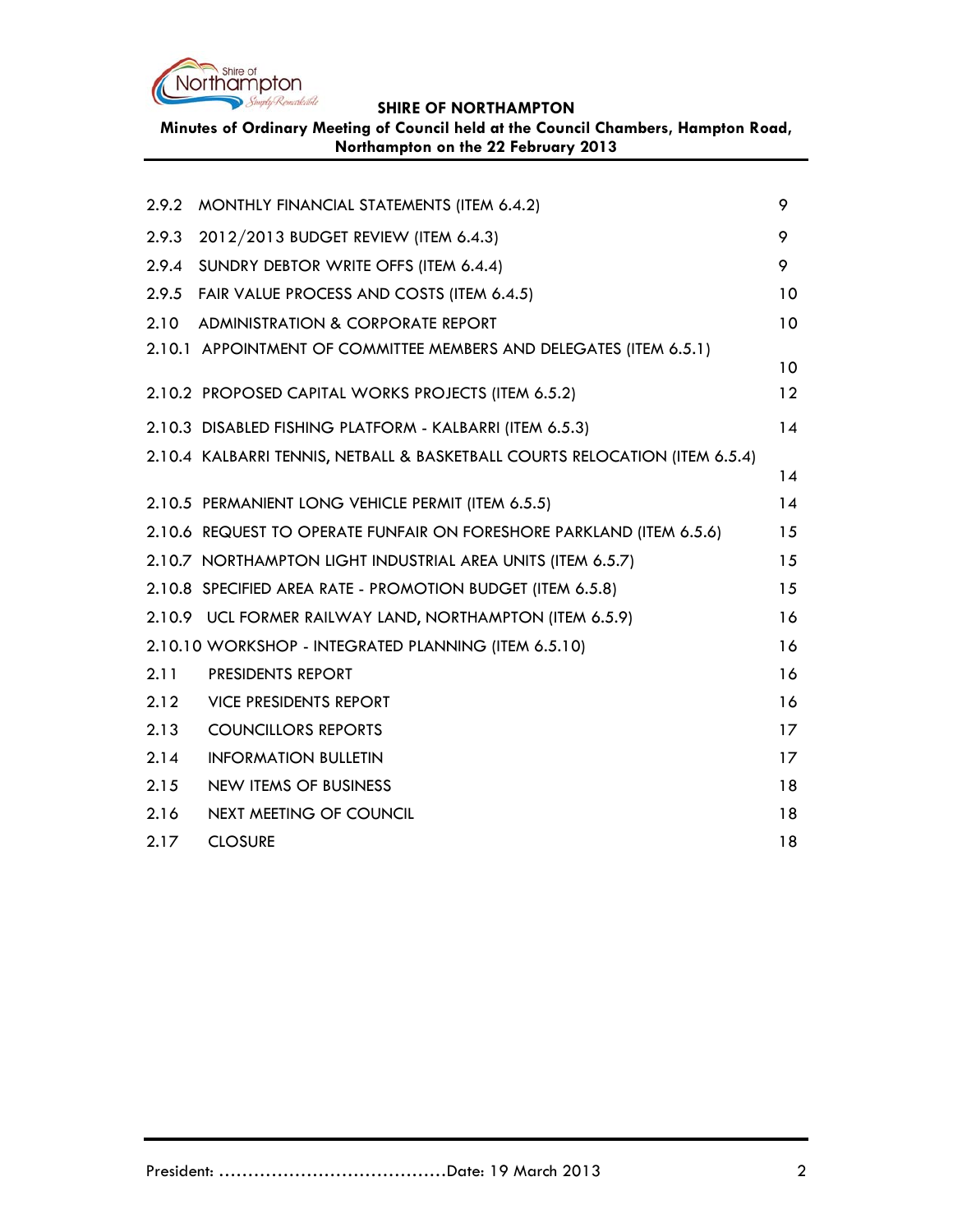

**Minutes of Ordinary Meeting of Council held at the Council Chambers, Hampton Road, Northampton on the 22 February 2013**

#### **2.1 OPENING**

The President thanked all Councillors and members present for their attendance and declared the meeting open at 1.00pm. The President welcomed the Deputy CEO Grant Middleton, and new Councillor Malcolm Scott to their first Council Meeting. Cr Cripps was acknowledged as it was his first meeting as Deputy President.

# **2.2 PRESENT**

| President                          | Northampton Ward |
|------------------------------------|------------------|
| <b>Vice President</b>              | Northampton Ward |
|                                    | Northampton Ward |
|                                    | Northampton Ward |
|                                    | Northampton Ward |
|                                    | Kalbarri Ward    |
|                                    | Kalbarri Ward    |
| Chief Executive Officer            |                  |
| Deputy Chief Executive Officer     |                  |
| Manager Works & Technical Services |                  |
| <b>Building Surveyor</b>           |                  |
|                                    |                  |

## **2.2.1 LEAVE OF ABSENCE**

Nil

## **2.2.2 APOLOGIES**

Cr P Gliddon Cr D Pike

## **2.3 QUESTION TIME**

Wendy Payne addressed Council in relation to the Subdivision Guide Plan for Bridgeman Road.

Mrs Payne asked why Mr Kevin Kelly was allowed to progress with the Subdivision Guide Plan.

CEO advised that the main reason was that Mr Kelly offered to cover all expenses for the preparation of the Subdivision Guide Plan to get it commenced as felt there were too many delays in its progression.

Mrs Payne stated that Mr Kelly's Town Planning consultant had advised her that input from neighbouring landowners would not be accepted as they were engaged by Mr Kelly.

CEO advised that he was surprised at this comment and requested a copy of the letter from the consultant where this was stated.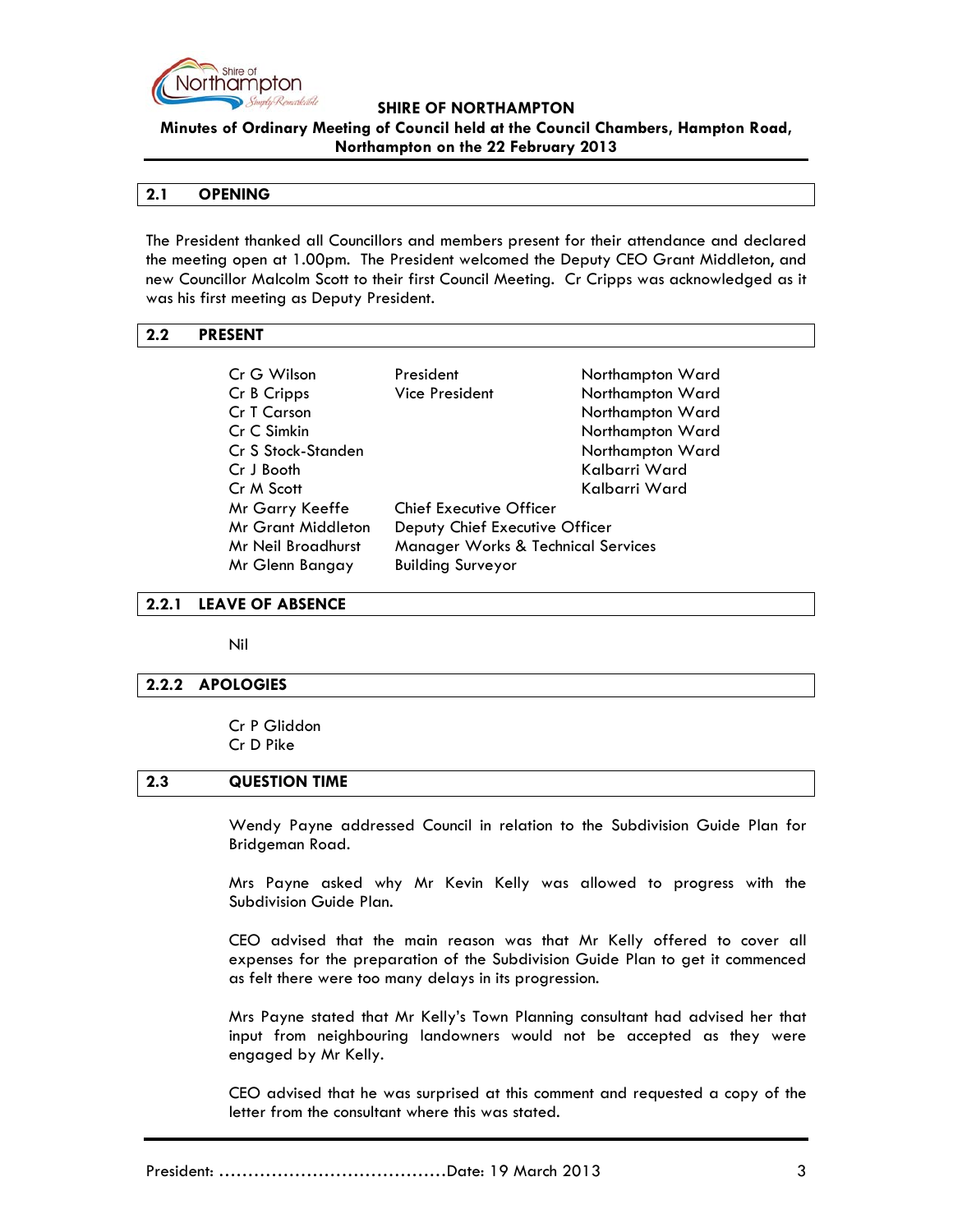

**Minutes of Ordinary Meeting of Council held at the Council Chambers, Hampton Road, Northampton on the 22 February 2013**

> The CEO also advised that once a draft Subdivision Guide Plan had been received all affected neighbouring land owners would be allowed to view the document and make submissions on its content. All submissions are then considered by the Council and the Subdivision Guide Plan will either be returned to consultants for modification or forwarded to the Western Australian Planning Commission for processing. All submissions received are forwarded to the WAPC.

## **2.4 CONFIRMATION OF MINUTES**

2.4.1 CONFIRMATION OF MINUTES - ORDINARY COUNCIL MEETING 19th DECEMBER 2012

Moved Cr BOOTH, seconded Cr STOCK-STANDEN

That the minutes of the Ordinary Meeting of Council held on the 19<sup>th</sup> December 2012 be confirmed as a true and correct record.

CARRIED 7/0

2.4.2 CONFIRMATION OF MINUTES –SPECIAL MEETING OF COUNCIL 31st JANUARY 2013

Moved Cr CARSON, seconded Cr CRIPPS

That the minutes of the Special Meeting of Council held on the 31<sup>st</sup> January 2013 be confirmed as a true and correct record.

CARRIED 7/0

2.4.3 CONFIRMATION OF MINUTES –ANNUAL ELECTORS MEETING 6th FEBRUARY 2013

Moved Cr SIMKIN, seconded Cr CRIPPS

That the minutes of the Annual Electors Meeting held on the 6<sup>th</sup> February 2013 be confirmed as a true and correct record.

CARRIED 7/0

## 2.4.4 BUSINESS ARISING FROM MINUTES

Nil

# **2.5 RECEIVAL OF MINUTES**

Moved Cr STOCK-STANDEN, seconded Cr CARSON

That the minutes of the Audit Committee held 22<sup>nd</sup> February 2013 be received.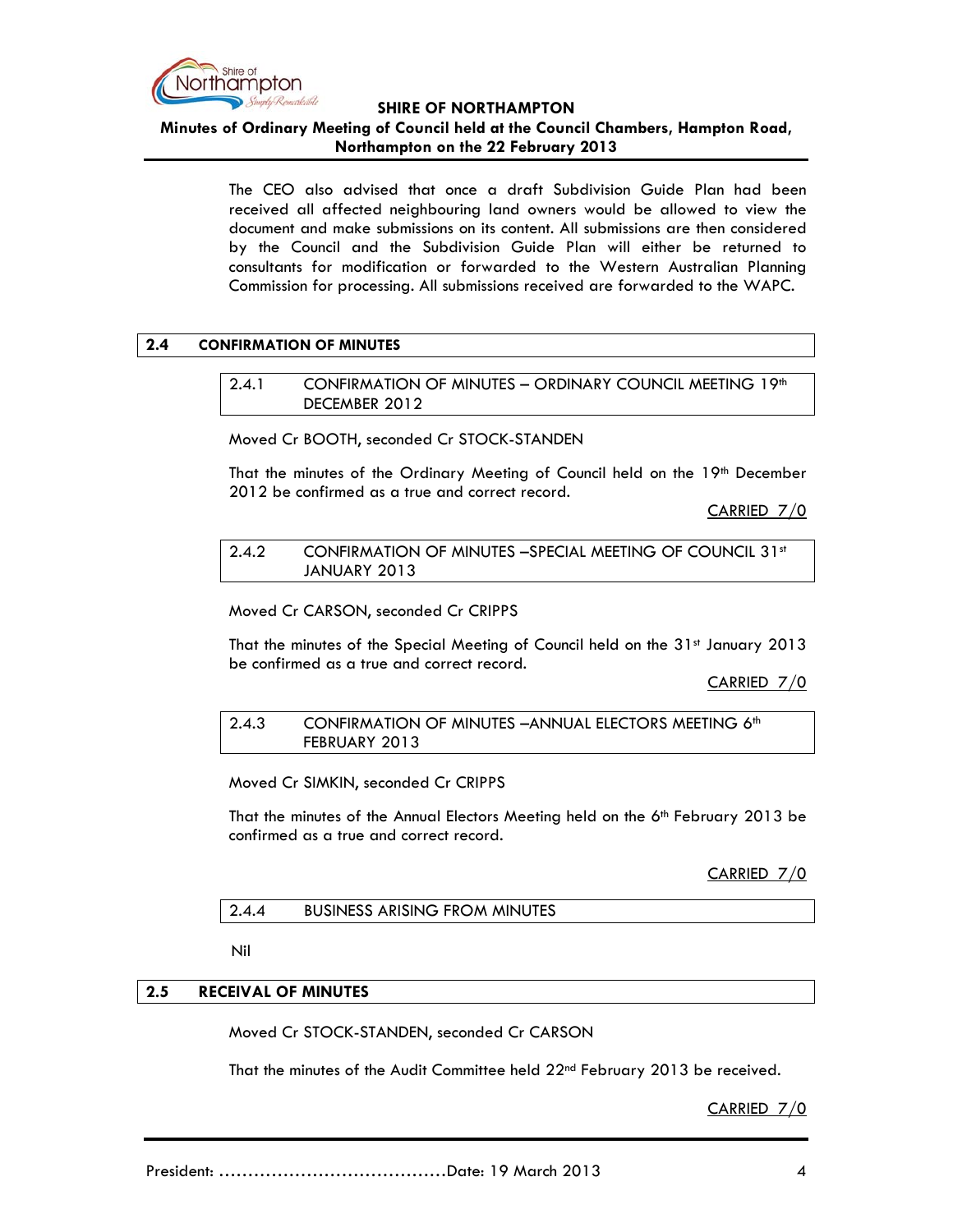

# **SHIRE OF NORTHAMPTON Minutes of Ordinary Meeting of Council held at the Council Chambers, Hampton Road, Northampton on the 22 February 2013**

Moved Cr STOCK-STANDEN, seconded Cr CRIPPS

That the 2012 Compliance Audit Return as presented be adopted.

CARRIED 7/0

Moved Cr S STOCK-STANDEN, seconded Cr BOOTH

That Council in accordance with section 7.3 of the Local Government Act 1955 appoint UHY Haines Norton as the Shires audit partner for a period of 3 years commencing in the 2012/2013 financial year and concluding with the finalisation of the audit process in 2014/2015.

CARRIED 7/0

## **2.6 WORKS REPORT**

## 2.6.1 MAINTENANCE WORKS/PROGRAMMED WORKS (ITEM 6.1.1)

**Noted** 

Mr Broadhurst left the meeting at 1.21

# **2.7 HEALTH/BUILDING REPORT**

# 2.7.1 BUILDING STATISTICS (ITEM 6.2.1)

**Noted** 

2.7.2 REFUSE COLLECTION CHARGES KALBARRI MARINA AND PORT GREGORY JETTY (ITEM 6.2.2)

Moved Cr S STOCK-STANDEN, seconded Cr BOOTH

That Council adopt a fee of \$75.00 per refuse collection to be charged to the Department of Transport for refuse removal at the Kalbarri Boat Pens/Commercial Jetty precinct and the Port Gregory Jetty and these charges to be back dated to the  $1<sup>st</sup>$  January 2013.

CARRIED 7/0 BY AN ABSOLUTE MAJORITY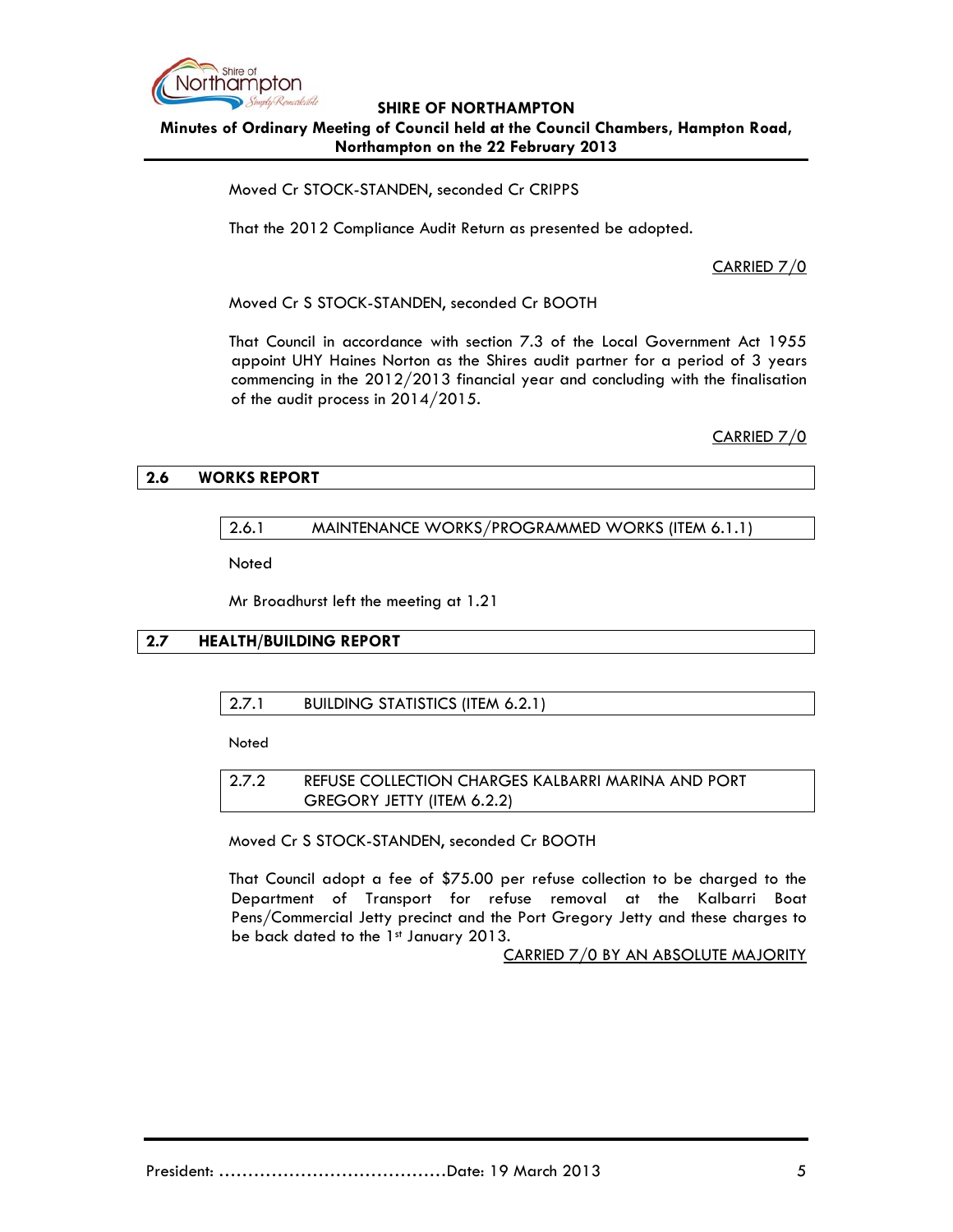

# **Minutes of Ordinary Meeting of Council held at the Council Chambers, Hampton Road, Northampton on the 22 February 2013**

## **2.8 TOWN PLANNING REPORT**

| 2.8.1 | INFORMATION ITEM - A FRAME / FREESTANDING SIGNS, KALBARRI |  |
|-------|-----------------------------------------------------------|--|
|       | (ITER 6.3.1)                                              |  |

**Noted** 

## 2.8.2 KALBARRI PLANNING SCHEME REVIEW – APPOINTMENT OF CONSULTANT TEAM (ITEM 6.3.2)

Moved Cr STOCK-STANDEN, seconded Cr SIMKIN

That Council appoint Larry Smith Planning to undertake the Kalbarri Planning Scheme Review for the sum of \$44,000.00 including GST in accordance with the documentation attached to Item 6.3.2 – Attachment A1, along with the specification that the statutory advertising period include consultants attendance at a community information session in Kalbarri.

CARRIED 7/0

## 2.8.3 DRAFT LOCAL PLANNING POLICY – CARAVANS FOR TEMPORARY ACCOMMODATION WHILST BUILDING A RESIDENCE (ITEM 6.3.3)

Moved Cr STOCK-STANDEN, seconded Cr SCOTT

That Council pursuant to Section 2.4 of the Shire of Northampton Local Planning Scheme No.10 and Section 8.9 of the Shire of Northampton Town Planning Scheme No. 9 – Kalbarri Townsite resolve to:

- 1 Adopt draft Local Planning Policy 'Caravans for Temporary Accommodation whilst Building a Residence' for public comment and advertise it for a period of 21 days;
- 2 Should no written, author-identified objections be received during the 21 day advertising period, then adopt for final approval Local Planning Policy 'Caravans for Temporary Accommodation whilst Building a Residence' and proceed to publish a notice to this effect in the local newspaper; and
- 3 Should there be any written, author-identified objections received during the advertising period, require staff to present to Council a further report.
- 4 Amend the bond by increasing the bond from \$5,000 to \$10,000.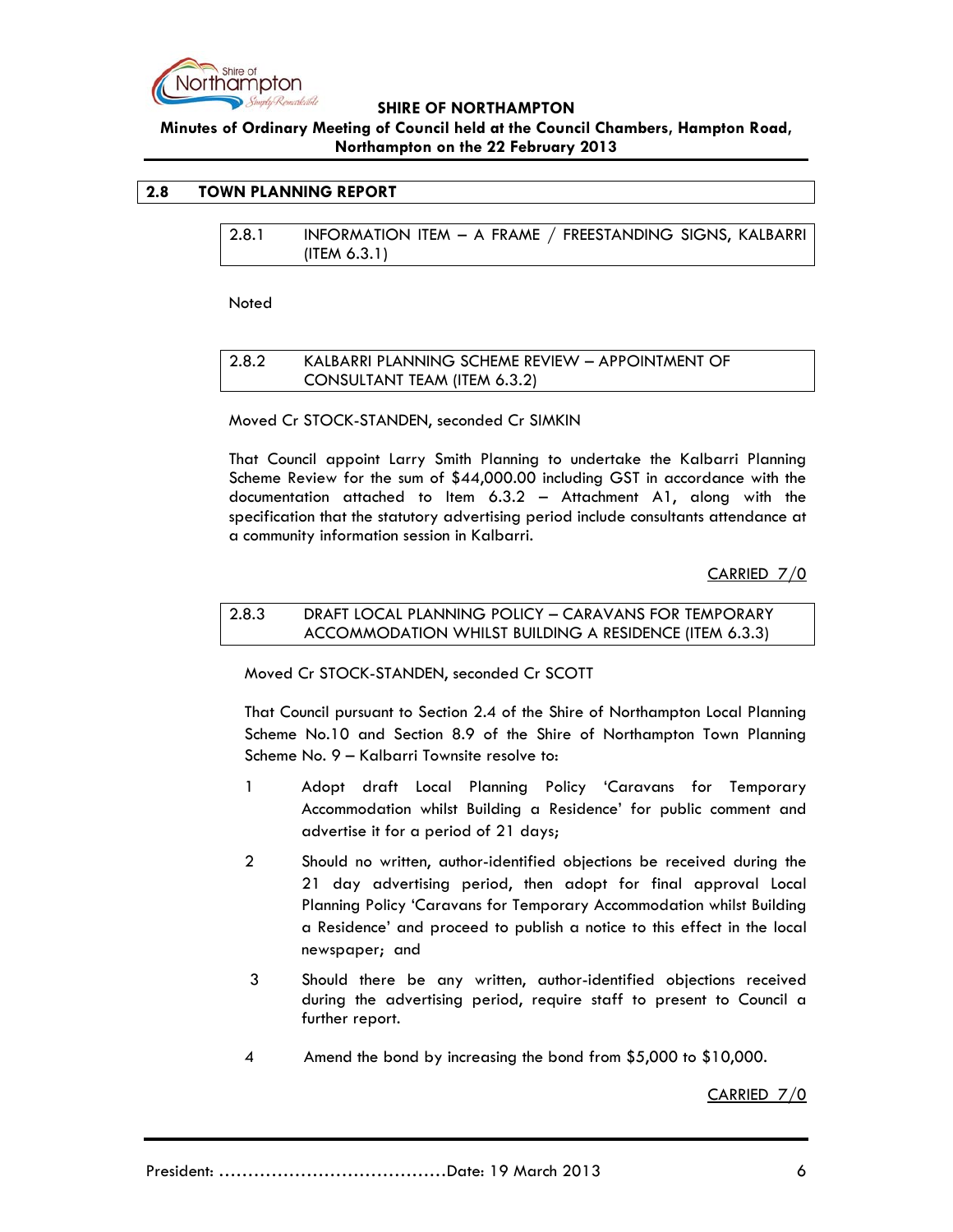

# **Minutes of Ordinary Meeting of Council held at the Council Chambers, Hampton Road, Northampton on the 22 February 2013**

2.8.4 DEVELOPMENT ASSESSMENT PANELS (ITEM 6.3.4)

Moved Cr CRIPPS, seconded Cr CARSON

That Council submit to the Minister of Planning the following Local Government nominations to serve upon a Development Assessment Panel:

| Councillor Cr G Wilson          | (member); and          |
|---------------------------------|------------------------|
| Councillor Cr J Booth           | (member).              |
| Councillor Cr S Stock-Standen   | (alternate member/prox |
| $\cdots$ $\sim$ $\sim$ $\cdots$ |                        |

xy); and Councillor Cr C Simkin (alternate member/proxy).

## CARRIED 7/0

# 2.8.5 DISPLAY SHED & WORKSHOP – RESERVE NO 44264 GWALLA STREET, NORTHAMPTON (ITEM 6.3.5)

Moved Cr BOOTH, seconded Cr CRIPPS

That Council waive the Planning Application Fee of \$139.00 payable for the construction of display shed and workshop for the Northampton Motors and Machinery Restoration Group on Reserve 44264 Gwalla Street, Northampton.

## CARRIED 7/0 BY AN ABSOLUTE MAJORITY

# 2.8.6 SINGLE CARPORT – LOT 215 (NO. 31) STOKES STREET, HORROCKS (ITEM 6.3.6)

Moved Cr STOCK-STANDEN, seconded Cr CARSON,

That Council grant Planning Approval to the carport on Lot 215 (No. 31) Stokes Street, Horrocks subject to the following conditions:

- 1. Development shall be in accordance with the attached approved plan(s) dated 22 February, 2012 and subject to any modifications required as a consequence of any condition(s) of this approval. The endorsed plan(s) shall not be modified or altered without the prior written approval of the local government;
- 2. If the development/use the subject of this approval is not substantially completed within a period of 2 years after the date of the determination the approval shall lapse and be of no further effect;
- 3. A building permit shall be issued by the local government prior to the commencement of any work on the site;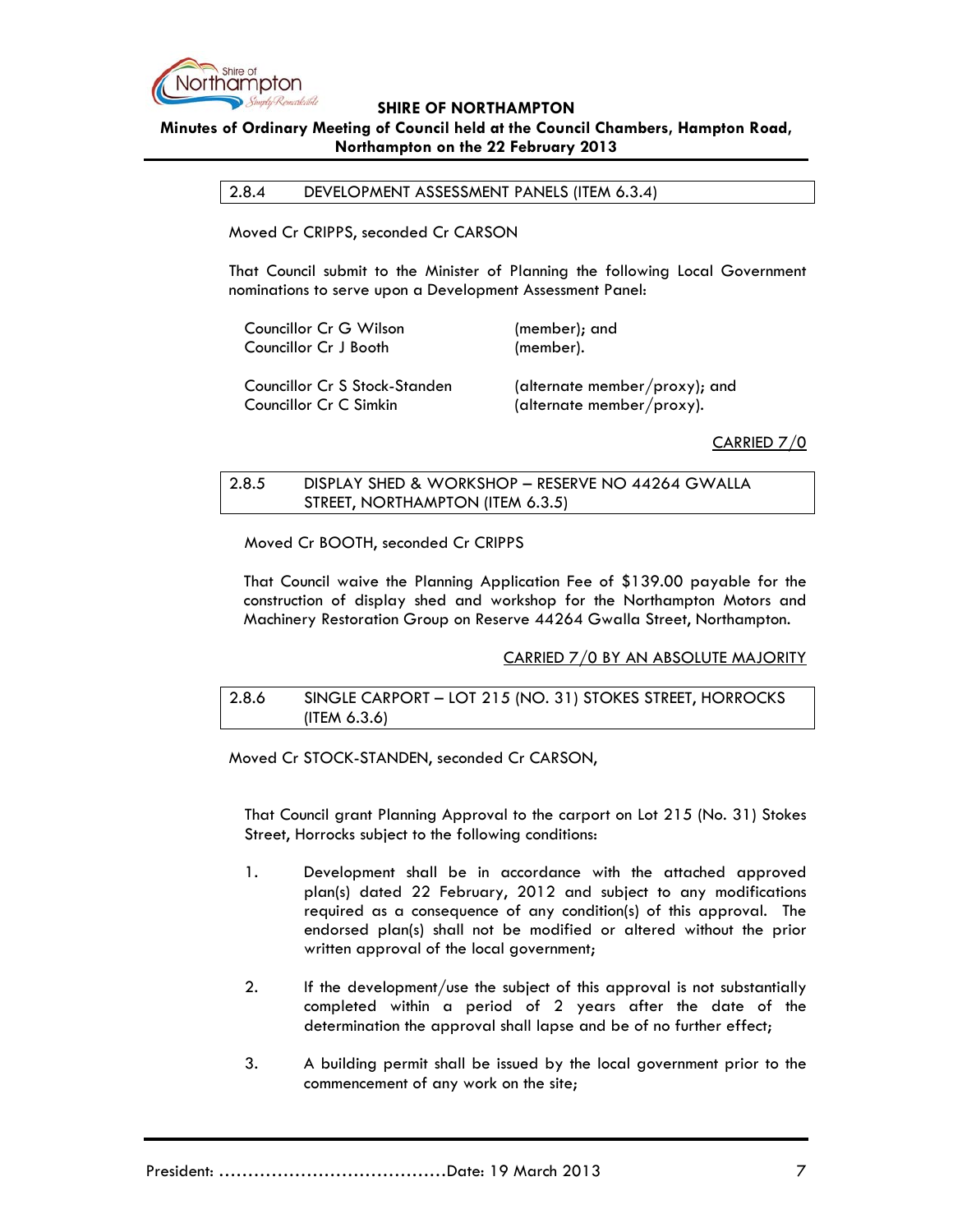

**Minutes of Ordinary Meeting of Council held at the Council Chambers, Hampton Road, Northampton on the 22 February 2013**

- 4. All stormwater is to be disposed of onsite to the approval of the local government;
- 5. Access and car parking areas to be paved/sealed and drained and thereafter maintained to the approval of the local government;
- 6. Installation of crossing place/s to the standards and specifications of the local government;
- 7. Any soils disturbed or deposited on site shall be stabilised to the approval of the local government;
- 8. In the case of a parapet wall on the property boundary, the finish of the parapet wall on the neighbour's side is to be of an equivalent standard to the rest of the development, and in the case of a rendered parapet wall, the owner is to give the neighbouring owner three weeks' written notice allowing the neighbouring owner an opportunity to nominate a paint colour to be applied on the neighbour's side. If the neighbouring owner desires and authorises the developing owner or developing owner's painter to come onto the neighbouring property to paint the parapet wall, then the owner is responsible to ensure that that occurs, and unless, on the application of the developing owner, the local government rules that the neighbouring owner's choice of paint is unreasonable or inappropriate, the developing owner is responsible to ensure that the choice of paint is applied. This condition is subject to contrary private contractual arrangements between the developing owner and the neighbouring owner

## Advice Note

- Note 1: Where an approval has lapsed, no development/use shall be carried out without the further approval of the local government having first been sought and obtained.
- Note 2: If an applicant is aggrieved by this determination there is a right (pursuant to the Planning and Development Act 2005) to have the decision reviewed by the State Administrative Tribunal. Such application must be made within 28 days from the date of this notice.

CARRIED 7/0

# 2.8.7 SUMMARY OF PLANNING ITEMS UNDERTAKEN BY DELEGATION (ITEM 6.3.7)

Noted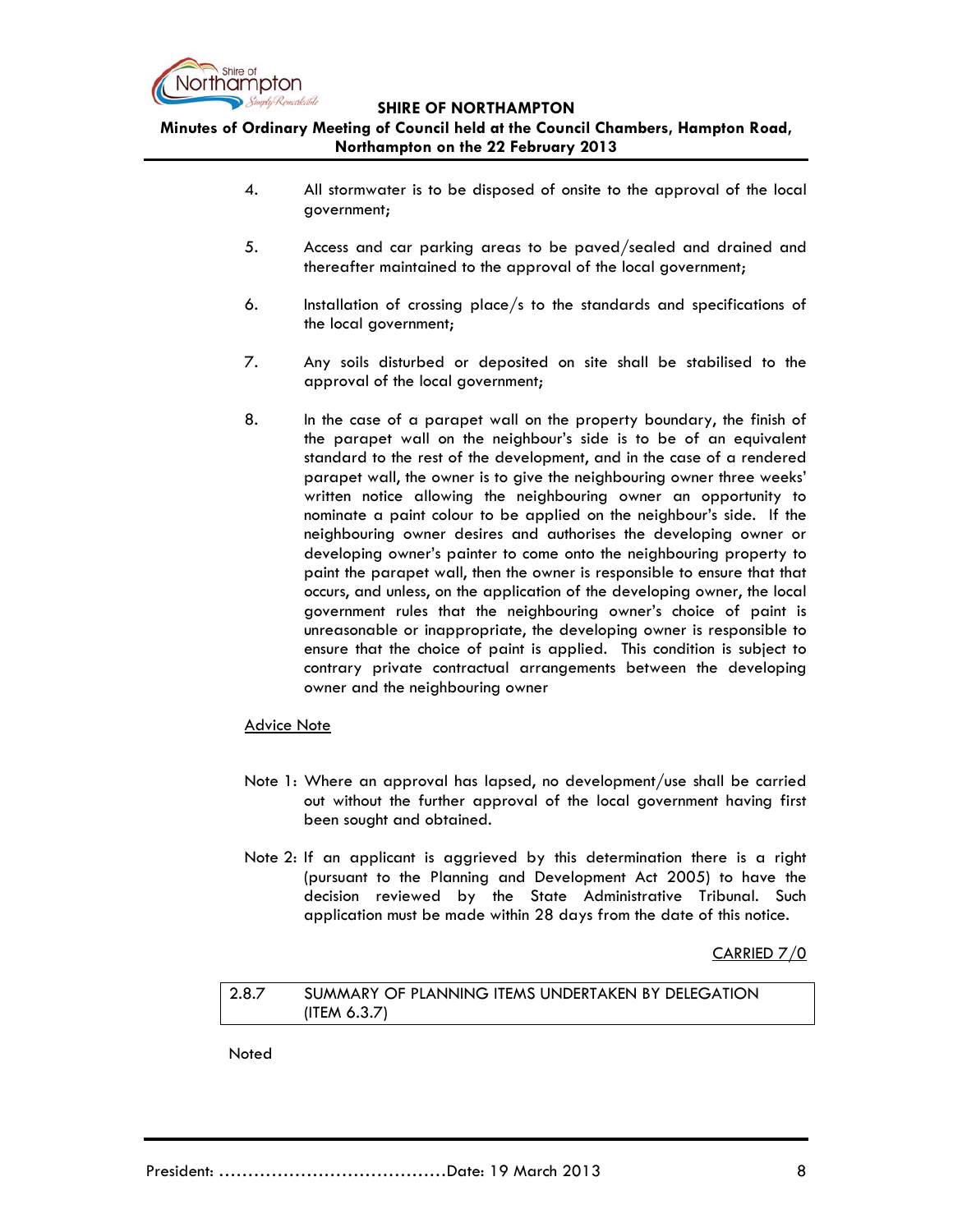

# **Minutes of Ordinary Meeting of Council held at the Council Chambers, Hampton Road, Northampton on the 22 February 2013**

# **2.9 FINANCE REPORT**

## 2.9.1 ACCOUNTS FOR PAYMENT (ITEM 6.4.1)

Moved Cr CRIPPS, seconded Cr STOCK-STANDEN

That Municipal Fund Cheques 19559 to 19621 inclusive, totalling \$157,974.73, Municipal EFT payments numbered EFT10729 to EFT10911 inclusive totalling \$505,613.50, Direct Debit payments GJ06-02 to GJ07-10 totalling \$4,819.48, Trust Fund Cheques 1887-1899, totalling \$33,374.94 be passed for payment and the items therein be declared authorised expenditure.

## CARRIED BY AN ABSOLUTE MAJORITY 7/0

# 2.9.2 MONTHLY FINANCIAL STATEMENTS (ITEM 6.4.2)

Moved Cr SIMKIN, seconded Cr BOOTH

That Council adopts the Monthly Financial Report for the period ending 31 January 2013 and notes any material variances greater than \$5,000.

CARRIED 7/0

## 2.9.3 2012/2013 BUDGET REVIEW (ITEM 6.4.3)

Moved Cr STOCK-STANDEN, seconded Cr CRIPPS

That Council in accordance with regulation 33A of the Local Government (Financial Management) Regulations 1996 adopt the review of the 2012/2013 Budget and note any variances or recommendations.

CARRIED 7/0

## 2.9.4 SUNDRY DEBTOR WRITE OFFS (ITEM 6.4.4)

Moved Cr BOOTH, seconded Cr CARSON

That Council write off the following outstanding debts as deemed non recoverable:

| <b>Australian Taxation Office</b> | \$45.06 | incorrect amount raised for BAS<br>amount<br>shown<br>is<br>Statement,<br>difference   |
|-----------------------------------|---------|----------------------------------------------------------------------------------------|
| <b>Delores Nutter</b>             | \$51.77 | balance for cemetery plaque, all<br>attempts to recover debt have<br>been unsuccessful |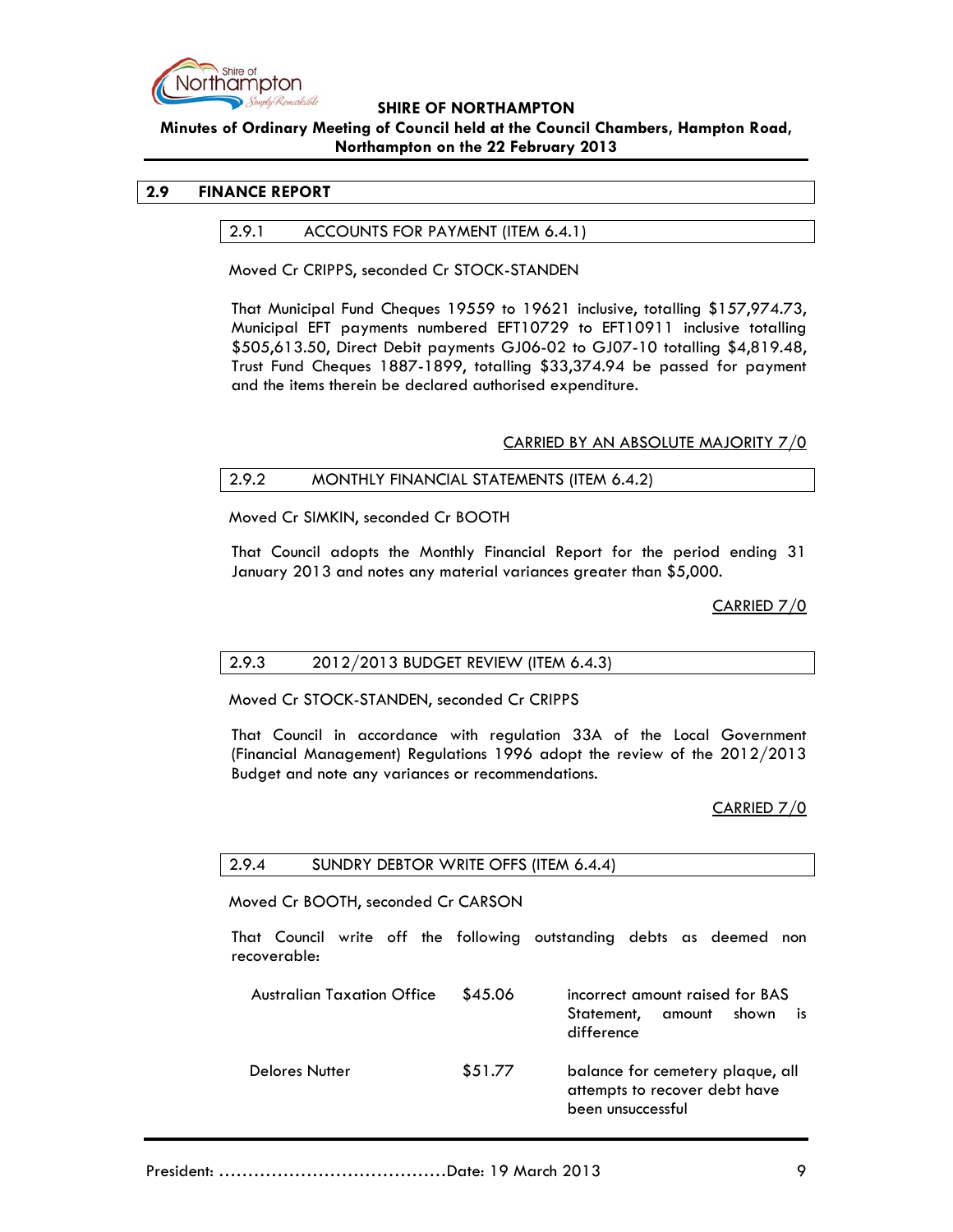

**Minutes of Ordinary Meeting of Council held at the Council Chambers, Hampton Road, Northampton on the 22 February 2013**

| Delores Nutter  | \$25.10    | lost library book, all attempts to<br>recover debt have been<br>unsuccessful                                                                                               |
|-----------------|------------|----------------------------------------------------------------------------------------------------------------------------------------------------------------------------|
| Gary Johnson    | \$66.00    | refuse site fees mail is returned<br>unclaimed unable to locate<br>debtor                                                                                                  |
| Mr & Mrs Odlin  | \$264.00   | refuse site fees mail is returned<br>unclaimed unable to locate<br>debtor                                                                                                  |
| Big River Ranch | \$1,284.59 | Lot 15 incorrectly rated as<br>purpose is for the Water<br>Corporation for booster pump<br>storage to allow<br>and<br>a<br>reticulated water supply to the<br>development. |

CARRIED BY AN ABSOLUTE MAJORITY 7/0

## 2.9.5 FAIR VALUE PROCESS AND COSTS (ITEM 6.4.5)

Moved Cr SIMKIN, seconded Cr BOOTH

That Council acknowledge the change in accounting requirements and recognise the ongoing funding provision to comply with the new legislation commencing in the 2013/2014 Financial Year.

# CARRIED 7/0

# **2.10 ADMINISTRATION & CORPORATE REPORT**

2.10.1 APPOINTMENT OF COMMITTEE MEMBERS AND DELEGATES (ITEM 6.5.1)

## ELECTION OF COMMITTEES

Moved Cr BOOTH, seconded Cr CRIPPS

That Council appoint elected members to the following Committees of Council:

Audit Committee Cr's Wilson, Cripps Stock-Standen, Carson, Glidden, Scott, Deputy CEO

Disability Services Committee Cr's Gliddon, Simkin, Booth and EHO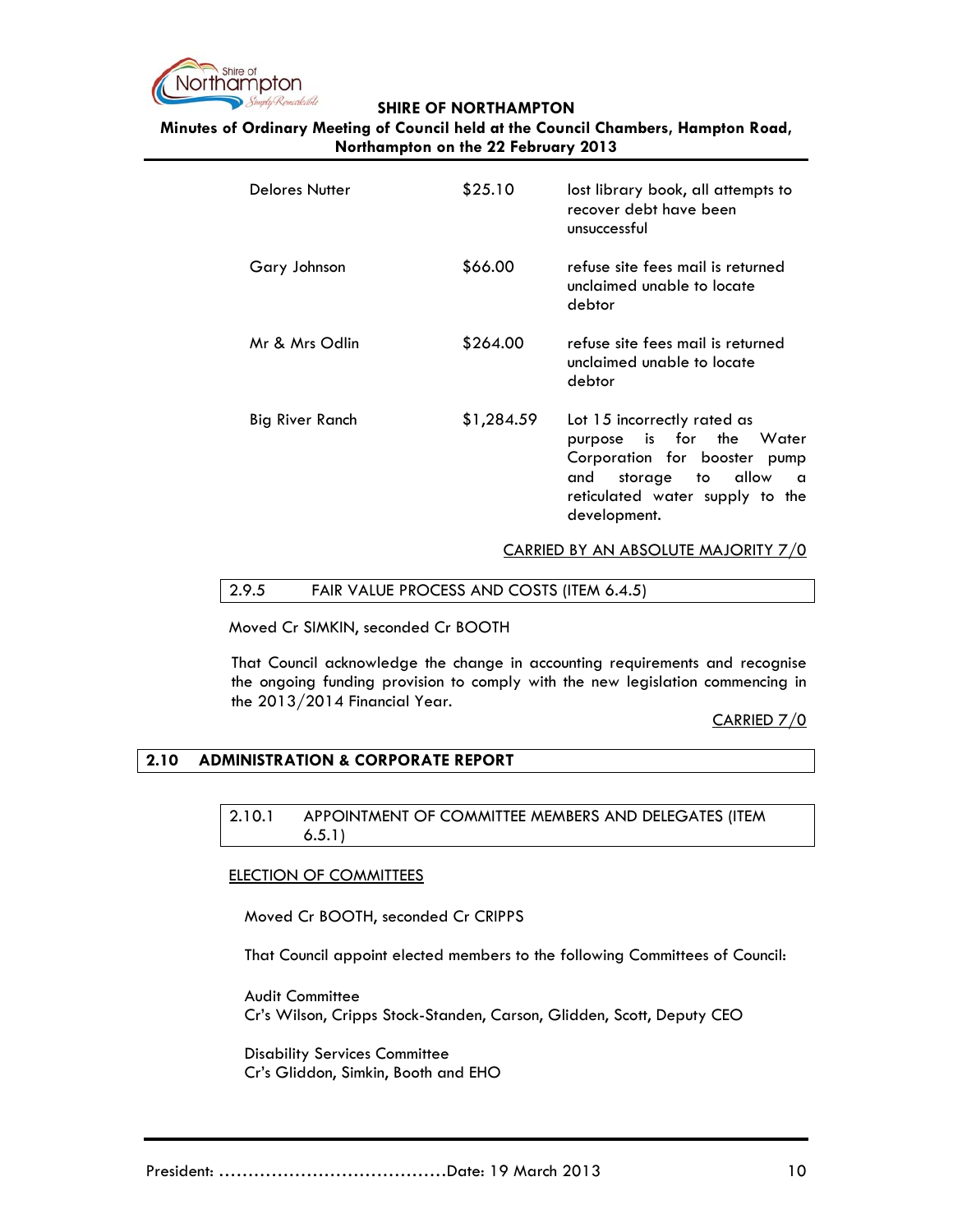

# **Minutes of Ordinary Meeting of Council held at the Council Chambers, Hampton Road, Northampton on the 22 February 2013**

Staff Occupational, Health & Safety Committee Cr G Wilson (President), Cr Cripps (Deputy President) & Cr Gliddon (observer capacity only)

Senior Staff Employment Performance Review Committee Cr's Wilson, Cripps, Gliddon, Booth, & CEO, Cr T Carson as deputy.

# CARRIED BY AN ABSOLUTE MAJORITY 7/0

## ELECTION OF DELEGATES

Moved Cr CARSON, seconded Cr SIMKIN

That Council appoint elected members as delegates to the following various Community organisations:

Northampton Community Centre Cr's Cripps, Simkin & Carson

Kalbarri Development Association – Zest Festival Cr Booth

Kalbarri Visitors Centre Cr Booth

Kalbarri Sport & Recreation Club Cr Scott

Kalbarri Maritime Advisory Committee Cr Gliddon and CEO

Kalbarri Aged Persons Homes Management Committee Cr's Gliddon, Booth and EHO

Coastal Sub Group of the Regional Road Group Cr Wilson & CEO with Cr B Cripps as deputy.

Kalbarri Foreshore Parkland Redevelopment Community Committee Cr Scott

CARRIED BY AN ABSOLUTE MAJORITY 7/0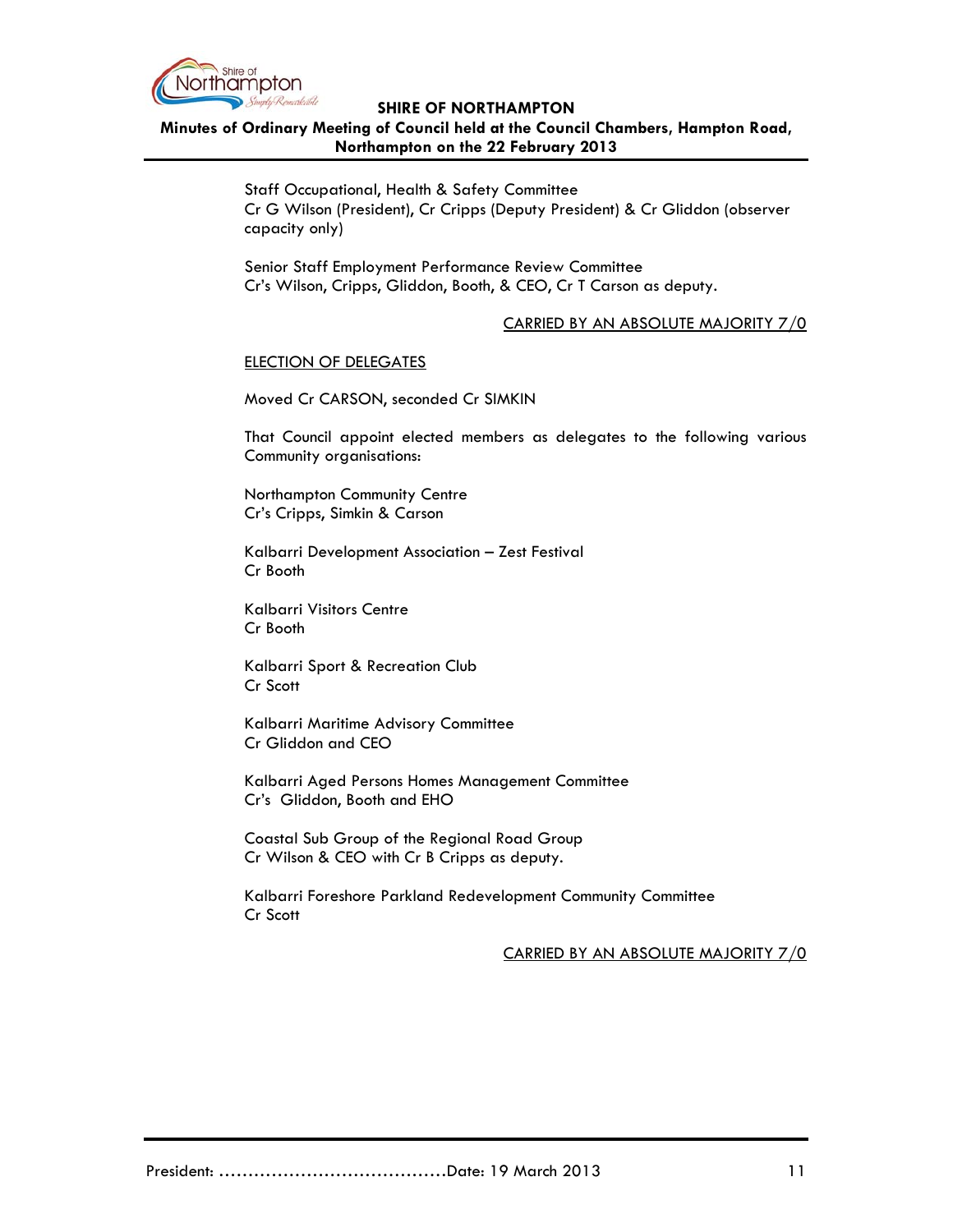

# **Minutes of Ordinary Meeting of Council held at the Council Chambers, Hampton Road, Northampton on the 22 February 2013**

2.10.2 PROPOSED CAPITAL WORKS PROJECTS (ITEM 6.5.2)

Moved Cr CRIPPS, seconded Cr SCOTT

**1.** That Council prioritise future capital works projects as per the following:

## **Priority 1 - Aged Care and Accommodation**

Northampton – construct six residential units for either long term lease or purchase. To be constructed on land currently occupied by Northampton Bowling Club. This site is best suited for residential accommodation as will utilise existing club house facilities for seniors to use as a hall and also will have a dual purpose for the housing of arts & crafts group.

This project is reliant on relocating the Northampton Bowling Club to the Northampton Community Centre. Plans for relocation have been developed

Estimated Cost to construct 6 aged care accommodation units - \$1.8million

Estimated cost to relocate Northampton Bowling Club to allow age care accommodation development - \$2million

Northampton - extend aged palliative care facilities known as "Brookview" at the Northampton Health Service, no costs are available.

Kalbarri – construction of aged care residential and palliative care centre. Initially 10 to 15 accommodation units and 10 hospice beds/units.

## **Priority 2 - Northampton Heavy Haulage Route (town by-pass)**

Construct heavy haulage route around Northampton townsite on the eastern side as per previously adopted draft route plans

Estimated cost \$60 to \$100 million.

## **Priority 3 - Horrocks Community Centre**

Construction of purpose built facility to meet needs of community, plans have been prepared and site selected.

Estimated cost in 2006 was \$1.8 million, revised estimate \$2.0 million.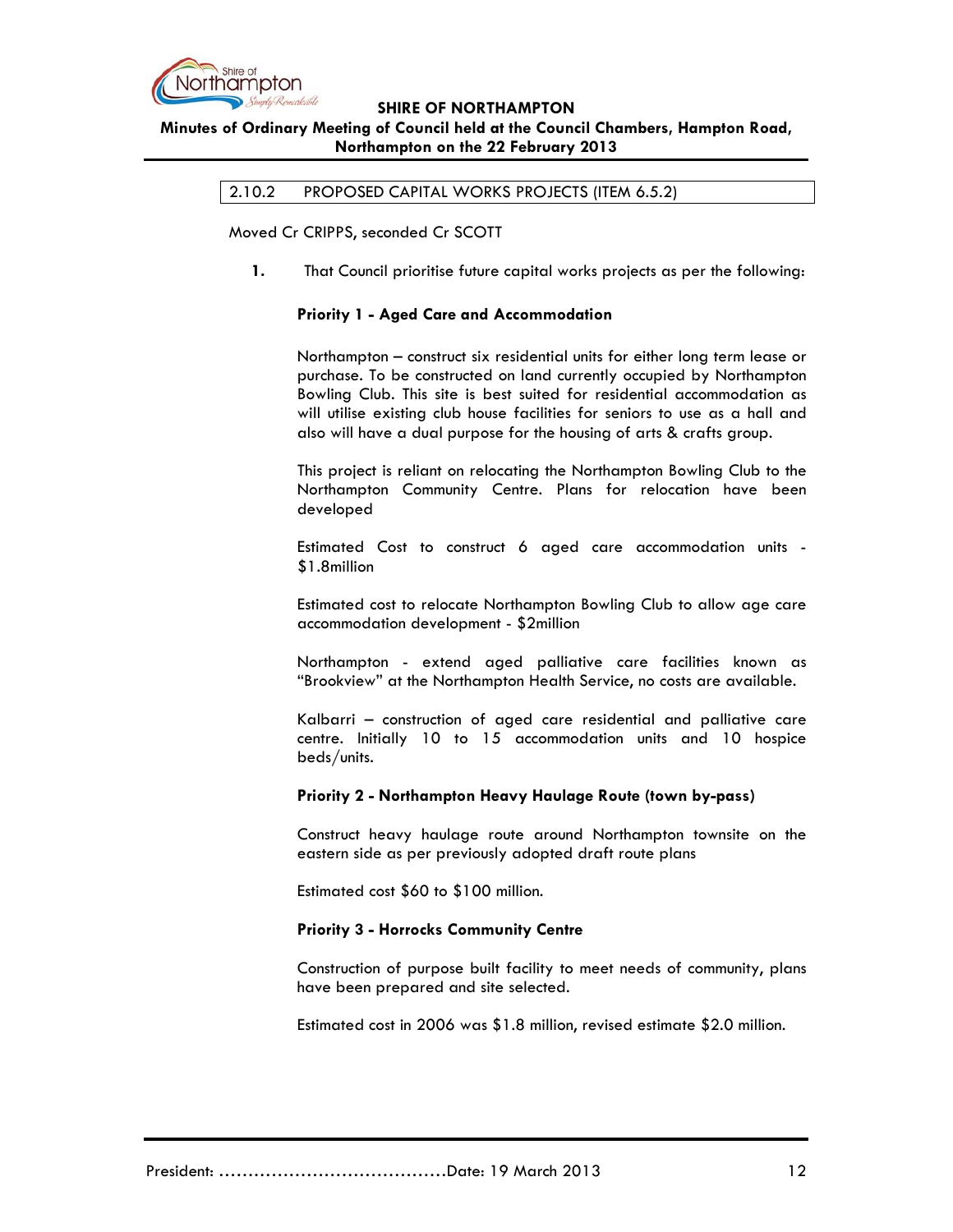

**SHIRE OF NORTHAMPTON Minutes of Ordinary Meeting of Council held at the Council Chambers, Hampton Road, Northampton on the 22 February 2013**

## **Priority 4 - Kalbarri Community Centre**

Construction of purpose built building that will act as a community hall and allow sports such as Badminton to be played built facility, also to house Arts & Crafts groups, other community organisations and seniors groups.

Estimated cost \$1.8 million.

#### **Priority 5 - Binnu West Road**

Bitumen seal 9km's to a 7m width to Magee Road.

Estimated cost for a two coat seal \$1.3 million.

## **Priority 6 - White Cliffs Road**

Bitumen seal entire road length at a minimum width of 7m. Road is a popular tourism route and links the coastal towns of Horrocks, Port Gregory and Kalbarri. Also a link for employees within the fishing industry and mining industries at Port Gregory.

Estimated cost for a two coat seal \$1.7million.

## **Other Projects not in priority order**

## **Kalbarri/Shark Bay Tourist Trail**

Construct a road from Kalbarri to Shark Bay to provide a trail experience similar to the Gibb River Road. Some planning and route selection has been undertaken and partnership includes the Shire of Shark Bay.

Estimated cost \$38.0 million provided in 2006 for an unsealed road.

## **Development of Heavy Industrial Land - Northampton**

For the purchase of farming land on the southern outskirts of Northampton townsite, opposite CBH facilities, for the development of a heavier industrial area.

Estimated cost \$300,000 to \$500,000 for land purchase only.

2. That the above projects be submitted to the Mid West Development Commission seeking their support with the aim of securing funding for their implementation.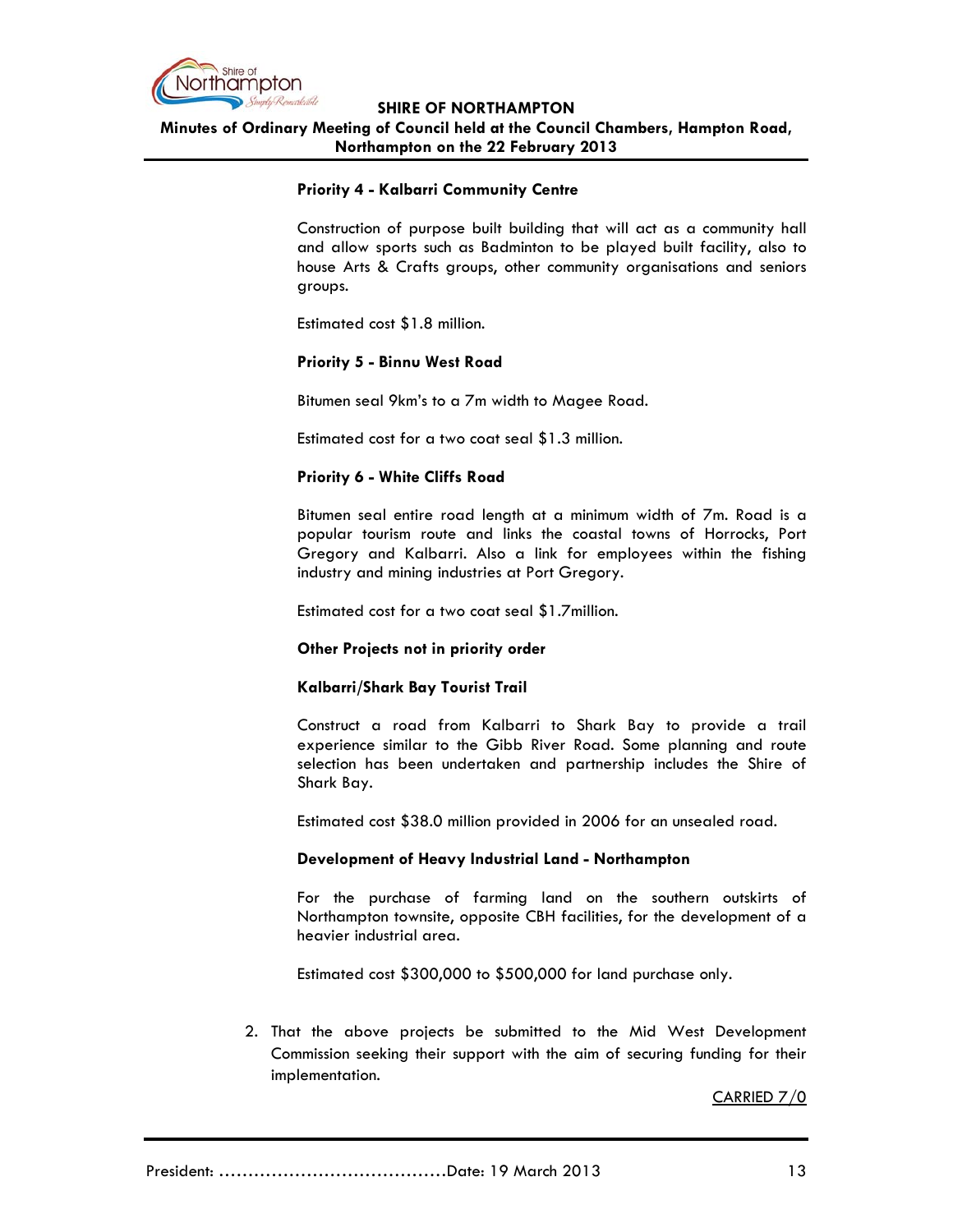

# **Minutes of Ordinary Meeting of Council held at the Council Chambers, Hampton Road, Northampton on the 22 February 2013**

## AFTERNOON TEA ADJOURNMENT

Council adjourned for afternoon tea at 3.25pm and reconvened at 3.37pm with the following in attendance:

Cr Wilson, Cr Cripps, Cr Stock Standen, Cr Carson, Cr Simkin, Cr Carson, Cr Stock-Standen, Cr Booth, Cr Scott, Chief Executive Officer, Garry Keeffe, Deputy CEO Grant Middleton and Building Surveyor Glenn Bangay.

## 2.10.3 DISABLED FISHING PLATFORM - KALBARRI (ITEM 6.5.3)

Moved Cr CARSON, seconded Cr CRIPPS

That Council progress with the purchase of the board walk and its installation and utilise the 2012/13 provision of \$6,000 for the Kalbarri Airport technical inspection, which is no longer required due to change in airport registration.

## CARRIED BY AN ABSOLUTE MAJORITY 7/0

2.10.4 KALBARRI TENNIS, NETBALL & BASKETBALL COURTS RELOCATION (ITEM 6.5.4)

Moved Cr BOOTH, seconded Cr SCOTT

That Council notes the information regarding the outcome of the Community Sport and Recreation Facilities Grant and approve of the proposed location of the playing courts as per the survey at Appendices 1.

## CARRIED 7/0

# 2.10.5 PERMANENT LONG VEHICLE PERMIT (ITEM 6.5.5)

Moved Cr STOCK-STANDEN, seconded Cr CRIPPS

That Council approves a twelve month permit to Charles Sievwright to operate a 27.5m long vehicle on Parker Road, being the section from property number 86 to the Northwest Costal Highway, subject to the following conditions:

- 1. Truck combination not to exceed 80km/hr speed limit;
- 2. Truck combination not to be used on the road during wet weather periods;
- 3. Truck combination not to operate during school bus operating times on roads where school bus operates and to maintain radio contact with the school bus operator.
- 4. Obtaining the required approval from Main Roads WA and compliance to all conditions imposed by Main Roads WA;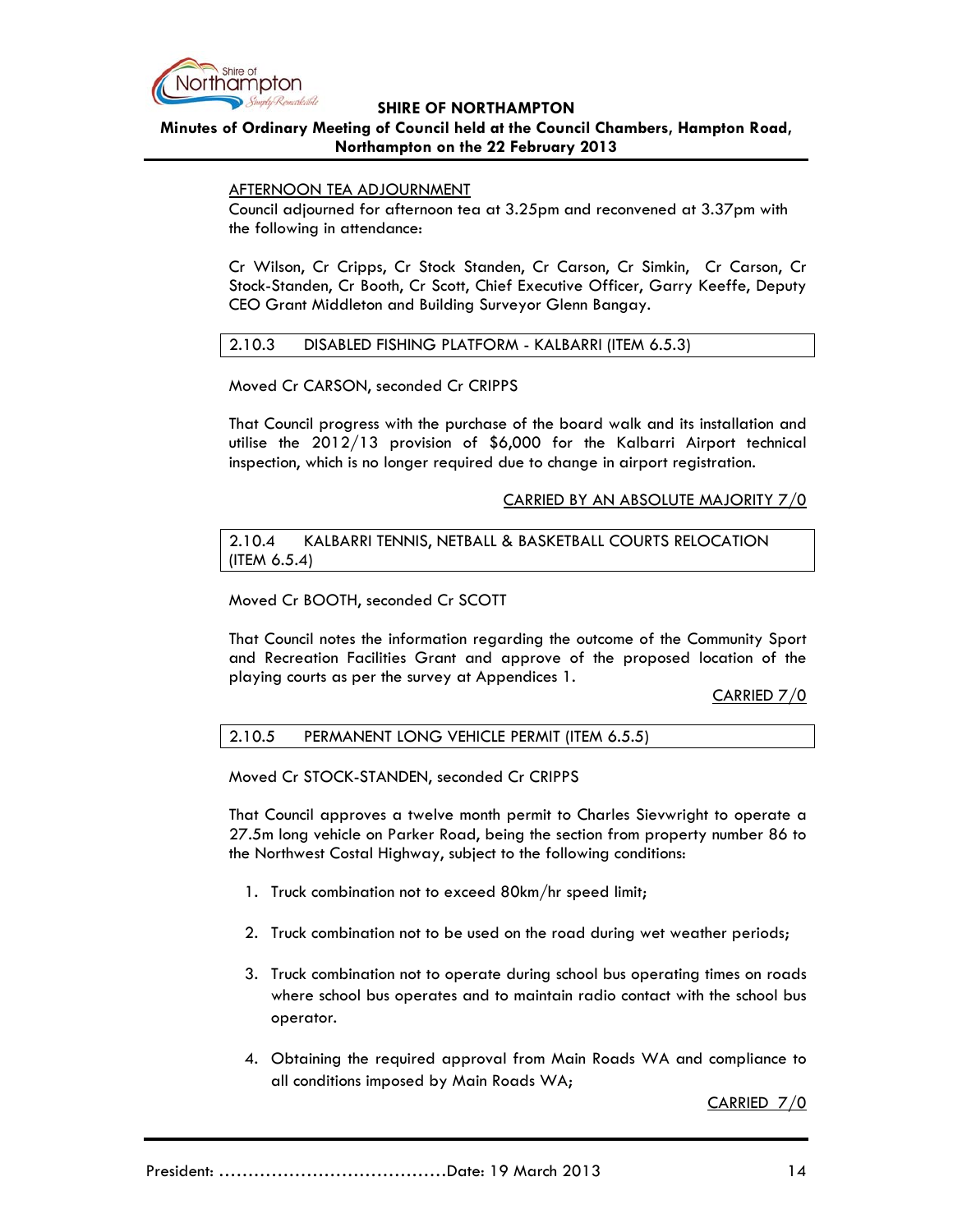

# **Minutes of Ordinary Meeting of Council held at the Council Chambers, Hampton Road, Northampton on the 22 February 2013**

2.10.6 REQUEST TO OPERATE FUNFAIR ON FORESHORE PARKLAND (ITEM 6.5.6)

Moved Cr BOOTH, seconded Cr STOCK-STANDEN

That Council approve the application submitted by Tyrone Taylor to operate a fun fair consisting of rides, games and food, to be conducted on the Kalbarri foreshore parkland from  $11<sup>th</sup>$  to  $13<sup>th</sup>$  July 2013 and the times of operation to be from 3.00pm to 9.00pm and be subject to current Council policy conditions.

# CARRIED 7/0

2.10.7 NORTHAMPTON LIGHT INDUSTRIAL AREA UNITS (ITEM 6.5.7)

Moved Cr BOOTH, seconded Cr SIMKIN

That Council

- 1. Endorse the design of the industrial units for the Northampton Light Industrial area and Council Management progress with developing detailed design and specifications to allow the calling of tenders for their construction.
- 2. Provide the design to any prospective tenant on request to the CEO.

CARRIED 7/0

# 2.10.8 SPECIFIED AREA RATE – PROMOTION BUDGET (ITEM 6.5.8)

Moved Cr BOOTH, seconded Cr SIMKIN

That Council:

- 1. Advise the Kalbarri Visitors Centre that the \$20,000 raised from Specified Area Rate can only be used for actual promotion or for infrastructure directly related to tourism in the Kalbarri Ward and therefore from their submitted requests only the intended promotion within the print media and television advertising can be approved as the remaining requests are considered not to fit the criteria of the Specified Area Rate.
- 2. That the Kalbarri Visitors Centre be advised that approval is granted for expenditure related to their proposed web site upgrade of \$8,732 and purchase of a campaign monitor \$348 from the grant of \$80,000 that has been provided for their operations for 2012/13.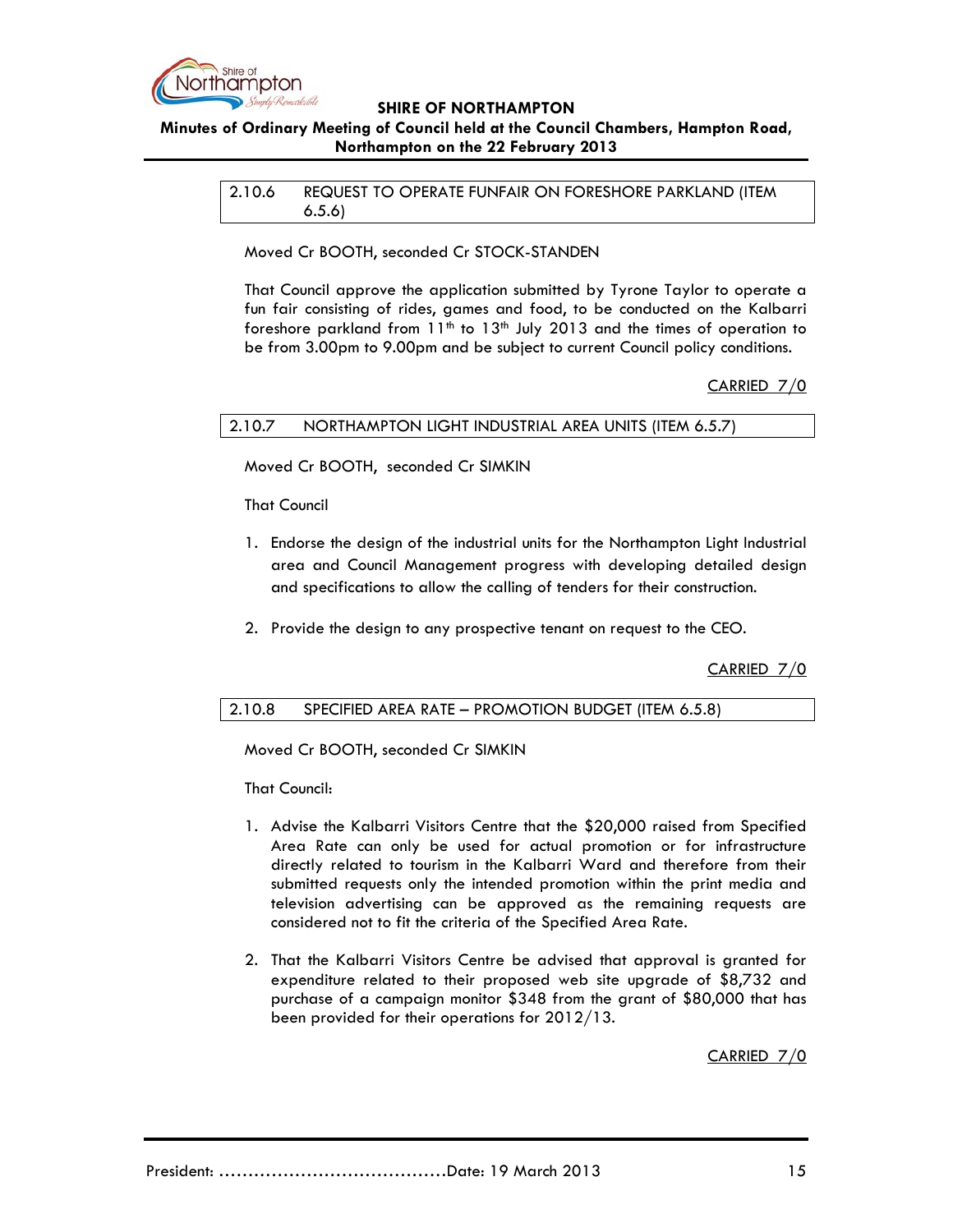

**Minutes of Ordinary Meeting of Council held at the Council Chambers, Hampton Road, Northampton on the 22 February 2013**

#### 2.10.9 UCL FORMER RAILWAY LAND, NORTHAMPTON (ITEM 6.5.9)

The officer recommendation was changed due to the uncertainty of the land parcel concerned and potential drainage issues.

Moved Cr STOCK-STANDEN, seconded Cr SIMKIN

That Council:

- 1. Accept Management Orders for Lot 456 Brook Street and Lot 502, Third Avenue Northampton for the purpose of parkland to allow for the continuation of the Northampton Botanic Line.
- 2. Defer the accepting of a Management Order for the remaining portion of UCL which is the former Ajana Geraldton railway line route and this be reconsidered at the March meeting of Council following an onsite inspection by the Council.

CARRIED 7/0

$$
2.10.10
$$
 WORKSHOP – INTEGRATED PLANNING (ITER 6.5.10)

Moved Cr CRIPS, seconded Cr SCOTT

That Council commences the 22 March 2013 Council meeting at 9.30am with the first item of business to be the consideration of the Corporate Business Plan.

CARRIED 7/0

## **2.11 PRESIDENTS REPORT**

Cr Wilson reported on his attendance to the following:

- Northampton 150<sup>th</sup> Celebration Meeting.
- Special Meeting of Council 31<sup>st</sup> January 2013
- Electors Meeting 6<sup>th</sup> February 2013
- NBN Roll-out Meeting (Chris Gregory)
- Heavy Transport Forum in Geraldton with Neil Broadhurst

# **2.12 DEPUTY SHIRE RESIDENTS REPORT**

Cr Cripps reported on his attendance to the following:

- Special Meeting of Council 31<sup>st</sup> January 2013
- Electors Meeting 6<sup>th</sup> February 2013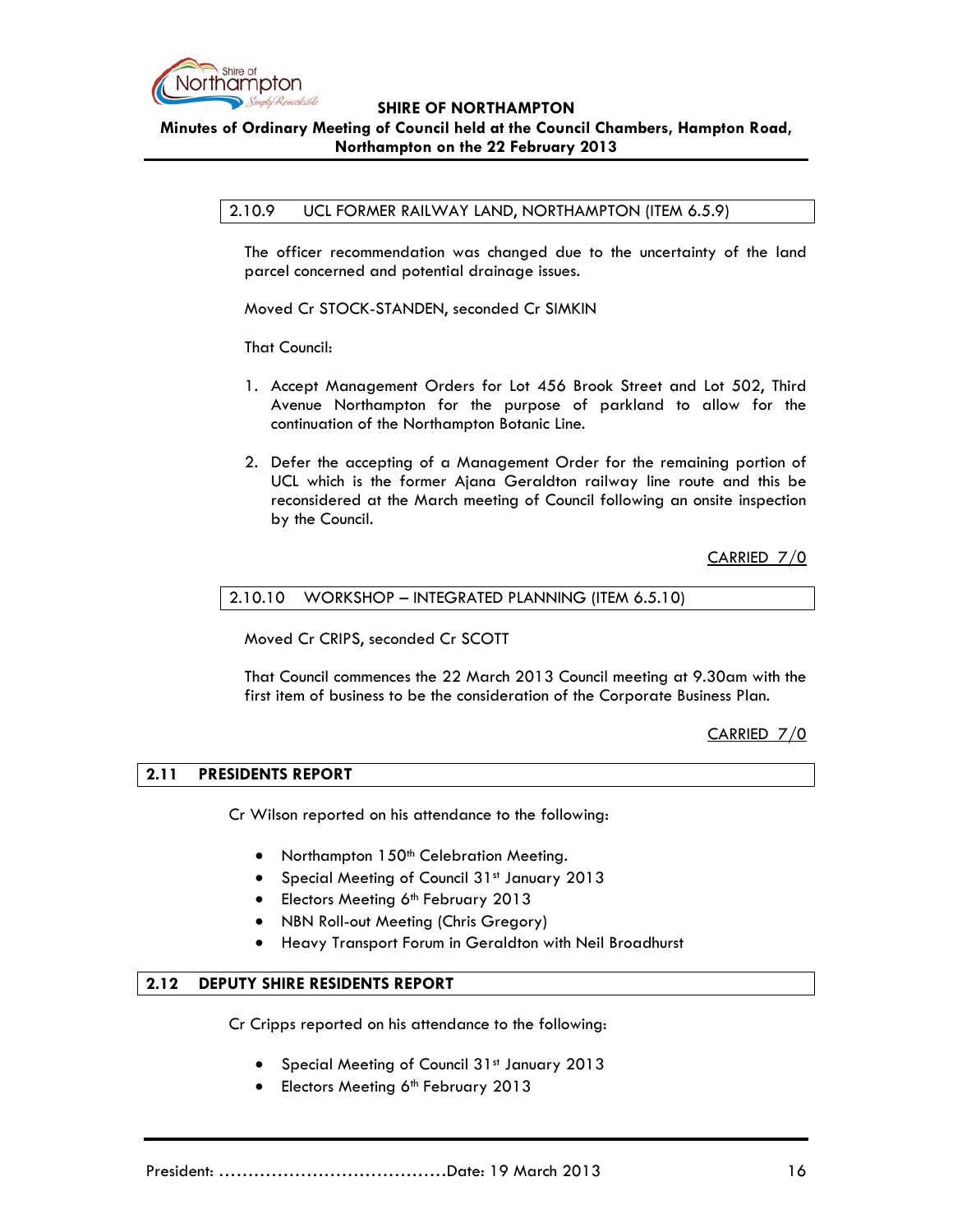

# **Minutes of Ordinary Meeting of Council held at the Council Chambers, Hampton Road, Northampton on the 22 February 2013**

# **2.13 COUNCILLORS REPORT**

2.12.1 CR SIMKIN

Since the last Council meeting Cr Simkin reported on his attendance to:

- Special Meeting of Council 31st January 2013
- Electors Meeting 6<sup>th</sup> February 2013
- Northampton Community Centre meeting
- Binnu/Ajana Fire Brigade meeting where both brigades have amalgamated

# 2.12.2 CR BOOTH

Since the last Council meeting Cr Booth reported on her attendance to:

- Special Meeting of Council 31st January 2013
- Kalbarri Visitor Centre meetings

# $\bullet$ 2.12.3 CR CARSON

Since the last Council meeting Cr Carson reported on his attendance to:

• Special Meeting of Council 31<sup>st</sup> January 2013

## 2.12.4 CR STOCK-STANDEN

Since the last Council meeting Cr Stock-Standen reported on her attendance to:

- Special Meeting of Council 31st January 2013
- Electors Meeting6<sup>th</sup> February 2013
- Northampton 150<sup>th</sup> Celebration Meeting.

## 2.12.5 CR SCOTT

Since the last Council meeting Cr Scott reported on his attendance to:

- Special Meeting of Council 31st January 2013
- With the CEO and Cr's Gliddon and Pike attended an inspection of the Kalbarri Sport and Recreation Centre to view where the tennis/netball/basketball courts are to be located.

## **2.14 INFORMATION BULLETIN**

Noted.